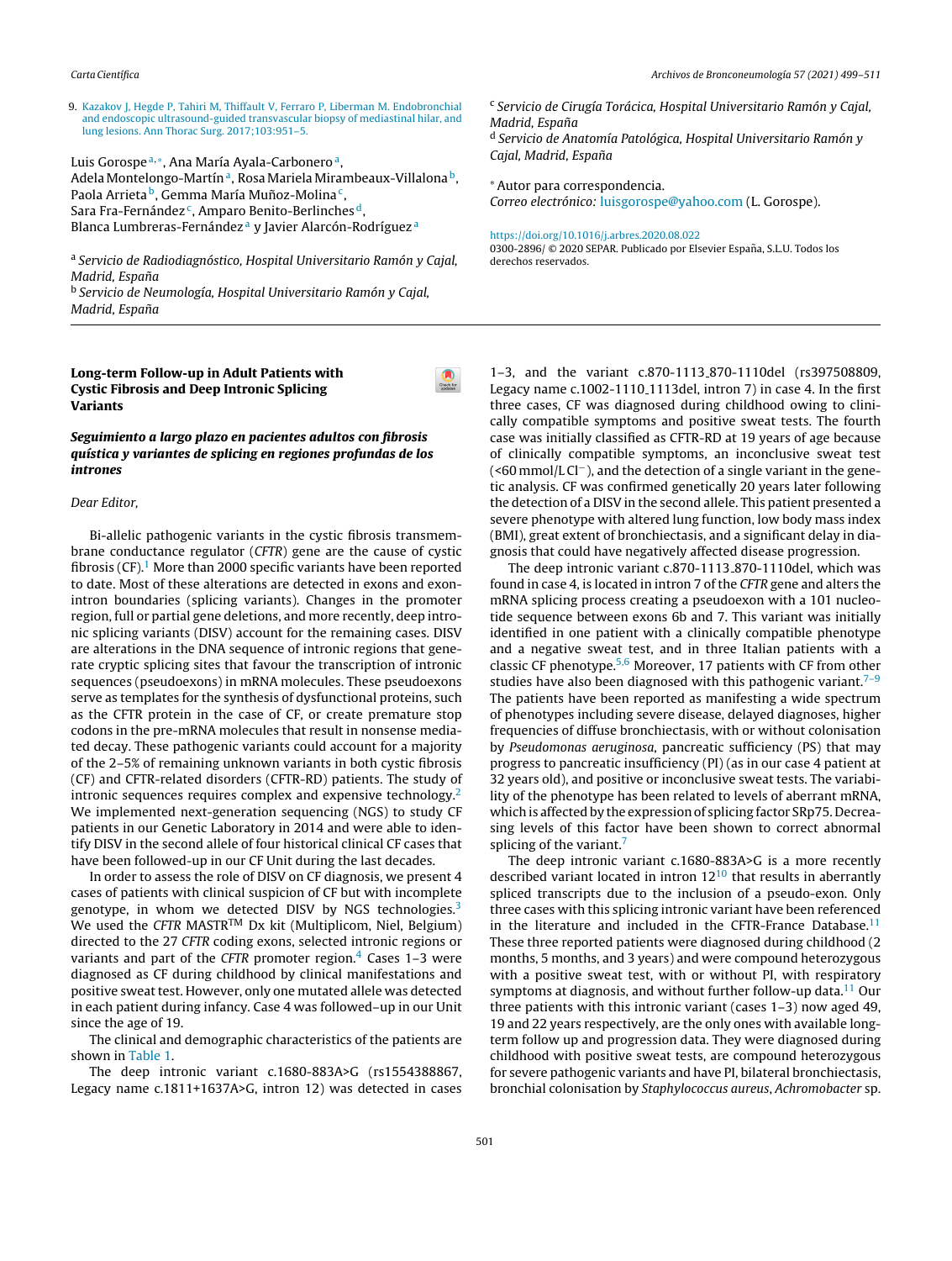#### <span id="page-1-0"></span>Table 1

## Clinical characteristics.

|                                            | Case 1             | Case 2              | Case 3              | Case 4                         |
|--------------------------------------------|--------------------|---------------------|---------------------|--------------------------------|
| Deep intronic splicing variant             | c.1680-883A>G      | $c.1680 - 883A > G$ | $c.1680 - 883A > G$ | c.870-1113 <sub>-870</sub> -   |
|                                            | [Intron 12]        | [Intron 12]         | [Intron 12]         | 1110del                        |
|                                            |                    |                     |                     | (Intron 7)                     |
| Variant second allele <sup>a</sup> (Legacy | c.254G > T         | c.3909C > G         | c.3909C>G           | c.1521 <sub>-1523</sub> delCTT |
| name)                                      | (G85V)             | (N1303K)            | (N1303K)            | (delF508)                      |
| Gender                                     | Female             | Male                | Female              | Female                         |
| Age at diagnosis of CF, years              | 5                  | 3                   | 6                   | 39                             |
| Age at deep intronic splicing              | 41                 | 18                  | 21                  | 39                             |
| variant detection, years                   |                    |                     |                     |                                |
| Current age, years                         | 49                 | 19                  | 22                  | 43                             |
| Symptoms at diagnosis                      | Repeated episodes  | Repeated episodes   | Repeated episodes   | Repeated episodes              |
|                                            | of bronchitis      | of pneumonia        | of pneumonia        | of bronchitis                  |
| Sweat test, mmol/L [Cl <sup>-</sup> ]      | 83                 | 101                 | 116                 | 50                             |
| <b>NPD</b>                                 | <b>ND</b>          | <b>ND</b>           | <b>ND</b>           | Positive                       |
| <b>Bronchial colonisation</b>              | Staphylococcus     | Achromobacter sp.   | Achromobacter sp.,  | Staphylococcus                 |
|                                            | aureus             |                     | Pseudomonas         | aureus,                        |
|                                            |                    |                     | aeruginosa          | Haemophilus                    |
|                                            |                    |                     |                     | influenzae,                    |
|                                            |                    |                     |                     | Achromobacter sp.              |
| <b>Bronchiectasis</b>                      | <b>Upper lobes</b> | Diffuse             | Diffuse             | Diffuse                        |
| Sinusitis and/or nasal polyposis           | Yes                | Yes                 | Yes                 | Yes                            |
| FVC, predicted percentage                  | 81                 | 93                  | 41                  | 56                             |
| FEV1, predicted percentage                 | 87                 | 83                  | 20                  | 44                             |
| $O2$ saturation, %                         | 98                 | 98                  | 94                  | 98                             |
| <b>BMI</b>                                 | 37.2               | 20.8                | 17                  | 19.6                           |
| Pancreatic insufficiency                   | Yes                | Yes                 | Yes                 | $No \rightarrow Yes^b$         |
| Pancreatitis                               | N <sub>o</sub>     | N <sub>o</sub>      | N <sub>o</sub>      | Yes                            |
| Haemoptysis                                | N <sub>o</sub>     | Yes                 | Yes                 | Yes                            |

Abbreviations. CF: cystic fibrosis; NPD: nasal potential difference; ND: not done; FVC: forced vital capacity; FEV1: forced expiratory volume in the first second; BMI: body mass index.

<sup>a</sup> Variant cDNA name.

<sup>b</sup> At 32 years old.

or Pseudomonas aeruginosa, sinusitis and/or nasal polyposis, and preserved lung function, except for case 3, who had very impaired lung function and required a lung transplant at the age of 21. Our data support the involvement of this variant with a severe CF phenotype, in similar manner to c.1680-877G>T and c.1680-886A>G variants, $12$  and shows the long-term evolution of these patients when they are subjected to careful follow-up measures (case 3 was referred to our Cystic Fibrosis Unit just for lung transplant). Bonini et al.<sup>10</sup> developed oligonucleotides that can correct aberrant splicing with the use of target site blocker treatment (TSB), opening the alternative of a tailored therapy for the causative defect. The use of other techniques capable of correcting aberrant splicing caused by other deep intronic variants have also been described recently.[13–16](#page-2-0)

In conclusion, in CF cases with only one pathogenic variant detected, it is important to sequence the entire CFTR gene regions to confirm genetic diagnosis for management of the patient and to provide adequate genetic counselling. The increasing number of DISV reported<sup>10,17,18</sup> will provide a better understanding of their pathogenic role in altering mRNA transcription using current technologies, such as NGS and new genome editing tools. This is essential in the present era for designing specific therapeutic approaches to correct the altered CFTR and move towards per-sonalised medicine<sup>[19](#page-2-0)</sup> or 4P medicine ('personalised', 'predictive', 'preventive' and 'participatory').

## Funding

This work has been partially supported by a grant of Fundación Mutua Madrileña. XIV Convocatoria de Ayudas a la Investigación en Salud. 2017..

### Conflicts of interest

The authors have no conflict of interest to disclose.

#### Bibliografía

- 1. Castellani C, Cuppens H, Macek M Jr, Cassiman JJ, Kerem E, Durie P, et al. Consensus on the use and interpretation of cystic fibrosis mutation analysis in clinical practice. J Cyst Fibros. 2008;7:179–96, [http://dx.doi.org/10.1016/j.jcf.2008.03.009](dx.doi.org/10.1016/j.jcf.2008.03.009).
- 2. Dequeker E, Stuhrmann M, Morris MA, Casals T, Castellani C, Claustres M, et al. Best practice guidelines for molecular genetic diagnosis of cystic fibrosis and CFTR-related disorders – updated European recommendations. Eur J HumGenet. 2009;17:51–65, [http://dx.doi.org/10.1038/ejhg.2008.136](dx.doi.org/10.1038/ejhg.2008.136) [Epub 06.08.08].
- 3. Pagin A, Devos A, Figeac M, Truant M, Willoquaux C, Broly F, et al. Applicability and efficiency of NGS in routine diagnosis: in-depth performance analysis of a complete workflow for CFTR mutation analysis. PLOS ONE. 2016;11:e0149426, [http://dx.doi.org/10.1371/journal.pone.0149426](dx.doi.org/10.1371/journal.pone.0149426).
- 4. Bergougnoux A, D'Argenio V, Sollfrank S, Verneau F, Telese A, Postiglioni I, et al. Multicenter validation study for the certification of a CFTR gene scanning method using next generation sequencing technology. Clin Chem Lab Med. 2018;56:1046–53, [http://dx.doi.org/10.1515/cclm-2017-0553.](dx.doi.org/10.1515/cclm-2017-0553)
- 5. [Costa](http://refhub.elsevier.com/S0300-2896(20)30307-0/sbref0120) [C,](http://refhub.elsevier.com/S0300-2896(20)30307-0/sbref0120) [Prulière](http://refhub.elsevier.com/S0300-2896(20)30307-0/sbref0120) [Escabasse](http://refhub.elsevier.com/S0300-2896(20)30307-0/sbref0120) [V,](http://refhub.elsevier.com/S0300-2896(20)30307-0/sbref0120) [Bassinet](http://refhub.elsevier.com/S0300-2896(20)30307-0/sbref0120) [L,](http://refhub.elsevier.com/S0300-2896(20)30307-0/sbref0120) [Golmard](http://refhub.elsevier.com/S0300-2896(20)30307-0/sbref0120) [L,](http://refhub.elsevier.com/S0300-2896(20)30307-0/sbref0120) [Gameiro](http://refhub.elsevier.com/S0300-2896(20)30307-0/sbref0120) [C,](http://refhub.elsevier.com/S0300-2896(20)30307-0/sbref0120) [de](http://refhub.elsevier.com/S0300-2896(20)30307-0/sbref0120) [Becdelièvre](http://refhub.elsevier.com/S0300-2896(20)30307-0/sbref0120) [A,](http://refhub.elsevier.com/S0300-2896(20)30307-0/sbref0120) [et](http://refhub.elsevier.com/S0300-2896(20)30307-0/sbref0120) [al.](http://refhub.elsevier.com/S0300-2896(20)30307-0/sbref0120) [A](http://refhub.elsevier.com/S0300-2896(20)30307-0/sbref0120) [new](http://refhub.elsevier.com/S0300-2896(20)30307-0/sbref0120) [cryptic](http://refhub.elsevier.com/S0300-2896(20)30307-0/sbref0120) [CFTR](http://refhub.elsevier.com/S0300-2896(20)30307-0/sbref0120) [exon](http://refhub.elsevier.com/S0300-2896(20)30307-0/sbref0120) [in](http://refhub.elsevier.com/S0300-2896(20)30307-0/sbref0120) [mild](http://refhub.elsevier.com/S0300-2896(20)30307-0/sbref0120) [CF.](http://refhub.elsevier.com/S0300-2896(20)30307-0/sbref0120) [In:](http://refhub.elsevier.com/S0300-2896(20)30307-0/sbref0120) [Fibros](http://refhub.elsevier.com/S0300-2896(20)30307-0/sbref0120) [JC,](http://refhub.elsevier.com/S0300-2896(20)30307-0/sbref0120) [editor.](http://refhub.elsevier.com/S0300-2896(20)30307-0/sbref0120) [European](http://refhub.elsevier.com/S0300-2896(20)30307-0/sbref0120) [conference](http://refhub.elsevier.com/S0300-2896(20)30307-0/sbref0120) [on](http://refhub.elsevier.com/S0300-2896(20)30307-0/sbref0120) [cystic](http://refhub.elsevier.com/S0300-2896(20)30307-0/sbref0120) [fibrosis.](http://refhub.elsevier.com/S0300-2896(20)30307-0/sbref0120) [Brest:](http://refhub.elsevier.com/S0300-2896(20)30307-0/sbref0120) [Elsevier;](http://refhub.elsevier.com/S0300-2896(20)30307-0/sbref0120) [2009.](http://refhub.elsevier.com/S0300-2896(20)30307-0/sbref0120) [p.](http://refhub.elsevier.com/S0300-2896(20)30307-0/sbref0120) [S2](http://refhub.elsevier.com/S0300-2896(20)30307-0/sbref0120) [\[suppl.](http://refhub.elsevier.com/S0300-2896(20)30307-0/sbref0120) [2\].](http://refhub.elsevier.com/S0300-2896(20)30307-0/sbref0120)
- 6. Faà V, Incani F, Meloni A, Corda D, Masala M, Baffico AM, et al. Characterization of a disease-associated mutation affecting a putative splicing regulatory element in intron 6b of the cystic fibrosis transmembrane conductance regulator (CFTR) gene. J Biol Chem. 2009;284:30024–31, [http://dx.doi.org/10.1074/jbc.M109.032623](dx.doi.org/10.1074/jbc.M109.032623).
- 7. Costa C, Pruliere-Escabasse V, de Becdelievre A, Gameiro C, Golmard L, Guittard C, et al. A recurrent deep-intronic splicing CF mutation emphasizes the importance of mRNA studies in clinical practice. J Cyst Fibros. 2011;10:479–82, [http://dx.doi.org/10.1016/j.jcf.2011.06.011](dx.doi.org/10.1016/j.jcf.2011.06.011).
- 8. Nathan N, Girodon E, Clement A, Corvol H. A rare CFTR intronic mutation related to a mild CF disease in a 12-year-old girl. BMJ Case Rep. 2012, [http://dx.doi.org/10.1136/bcr-2012-006918.](dx.doi.org/10.1136/bcr-2012-006918)
- 9. Terlizzi V, La complessità della gestione di una diagnosi/non diagnosi. Abstract. XXVI Congresso Italiano della Fibrosi Cistica. Salerno 8-11 novembre 2018. [http://docplayer.it/124342508-La-complessita-della-gestione-di-una-diagnosi](http://docplayer.it/124342508-La-complessita-della-gestione-di-una-diagnosi-non-diagnosi.html)[non-diagnosi.html](http://docplayer.it/124342508-La-complessita-della-gestione-di-una-diagnosi-non-diagnosi.html).
- 10. Bonini J, Varilh J, Raynal C, Thèze C, Beyne E, Audrezet MP, et al. Small-scale high-throughput sequencing-based identification of new